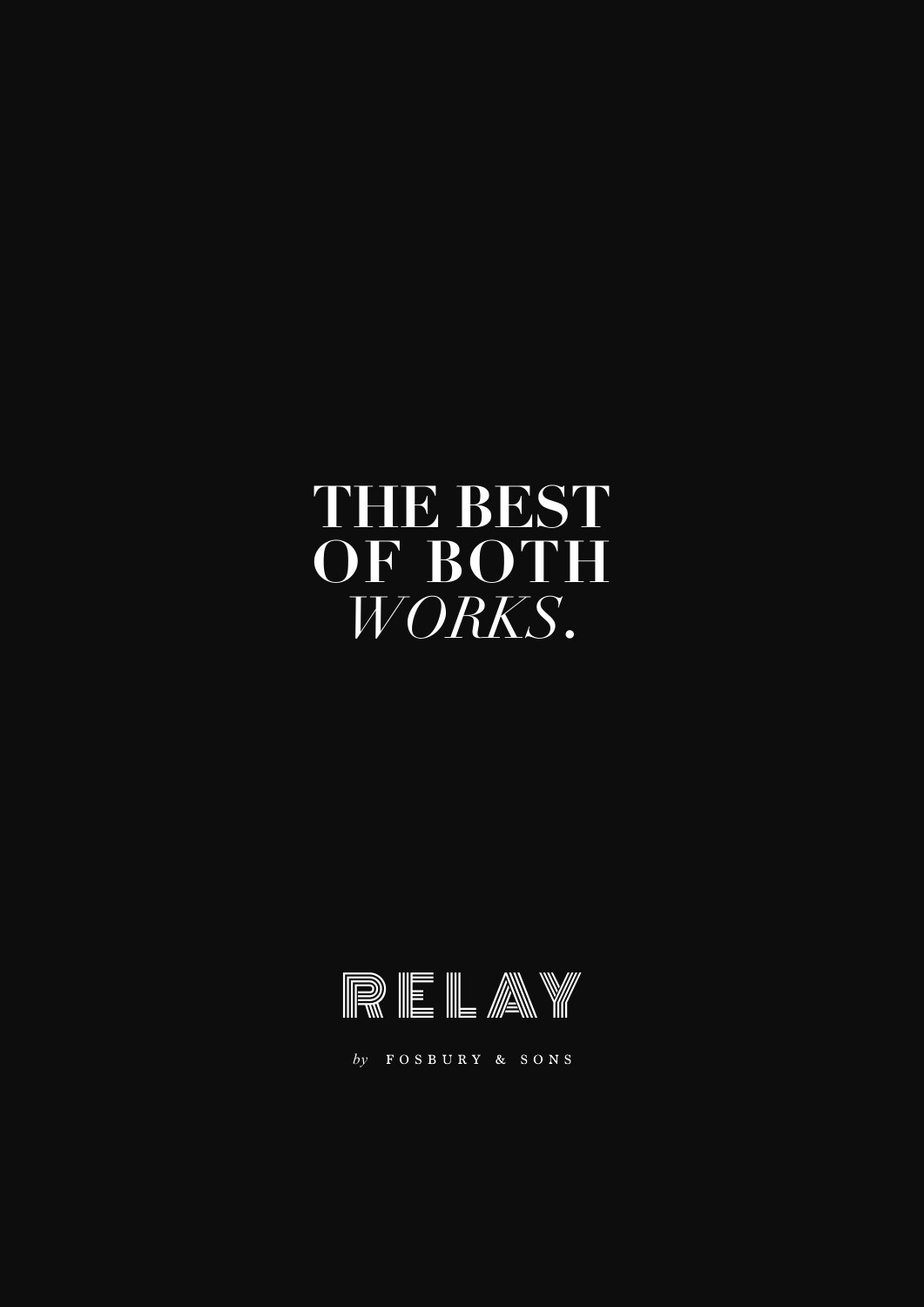# **FAQ**

### FLEXIBILITY

Given the uncertain times many companies put flexibility first when looking for an office.

#### *What is the minimum duration of a contract?*

We are **flexible**. And even more since the launch of our **RELAY program**. Private suites have a duration of 1 year but now within the **RELAY Program** we offer the possibility of 6 and 9 months contracts. We also launched a new product called **Day Suites**, private 1 person offices that are available per day or per week. Other memberships start from 1 month up to your desired duration.

#### *Can my employees work in the different F&S locations?*

Resident, Atelier and Suite members are **welcome in all F&S locations**, not only in our lobbies but also in our keycard only Resident Zone. Your employees can work **closer to home**, but in a **professional environment** where they also can host meetings, organize conference calls and catch up with colleagues.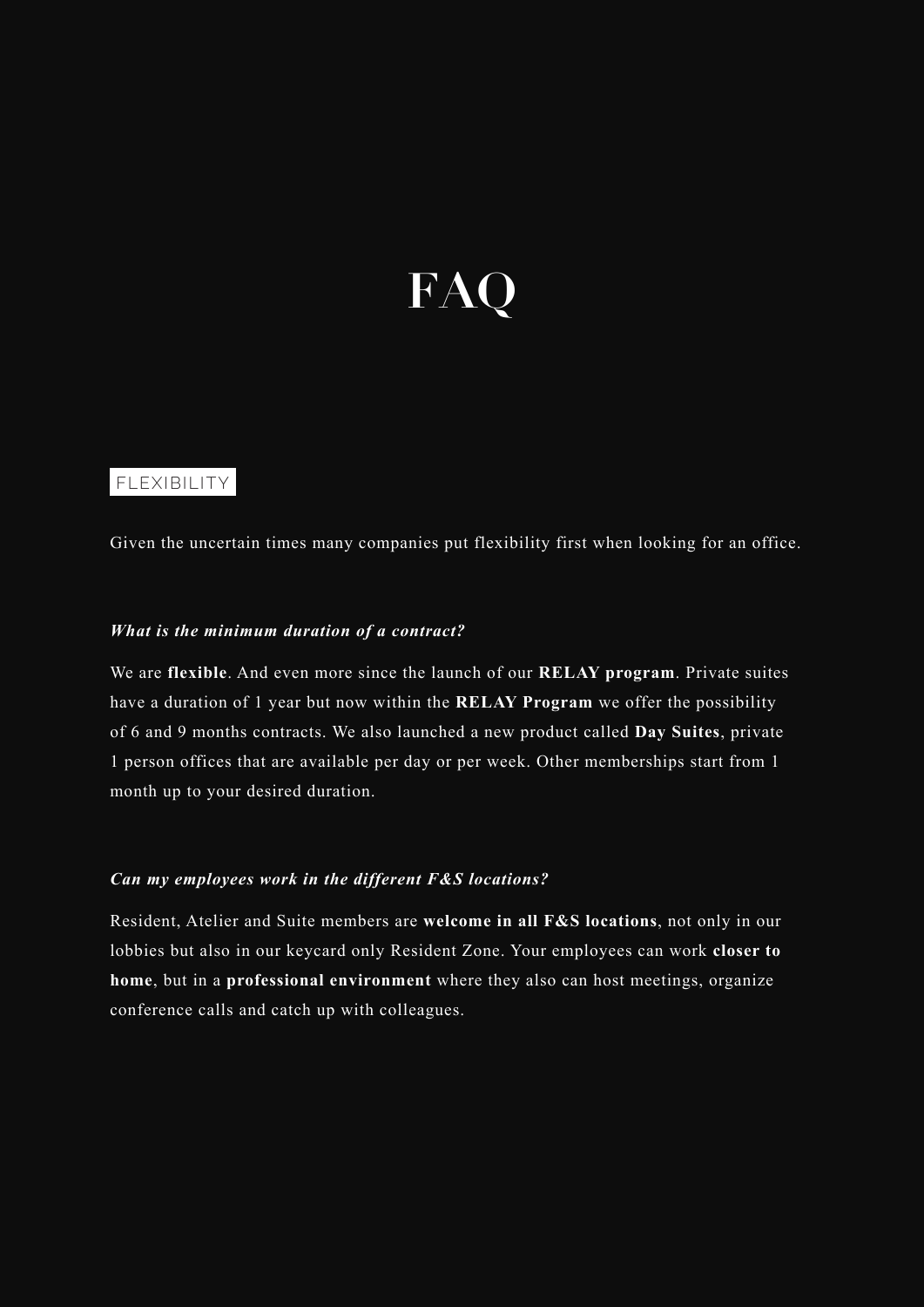## DOWNSIZING / UPSCALING

Since companies do not have a clear view on the future it is important to have options, both for growing and downsizing their office space.

#### *I need to downsize my office.*

These are hard times or maybe your employees have requested to combine telework with office work 1 or 2 days a week? Both options will make you reconsider your workspace. That's smart.

We offer flexible workspaces depending on your needs. First step is to think about what you really need *to get your workforce going again*. It is important to define your situation. How many employees work from home and how often, how many employees need a fixed workspace. Often we conclude that companies do not need a dedicated desk for all of their employees: some of them work from home, some of them are on the road most of the time, etc. For a company of 10 employees the ideal solution could be a private office for 5 employees combined with 5 Resident memberships, these employees can pick a spot in our open workspaces and are welcome in all our locations. This tailor-made approach can lead to a *financial benefit of approximately 20 to 40%*.

## *I expect that the number of employees in my company will grow in the future, can I anticipate this growth within F&S?*

Our Office Advisors are always available to discuss this with you and to **optimize your office**. If the occupancy rate of the location allows it we can move quickly to a bigger office, depending on your needs.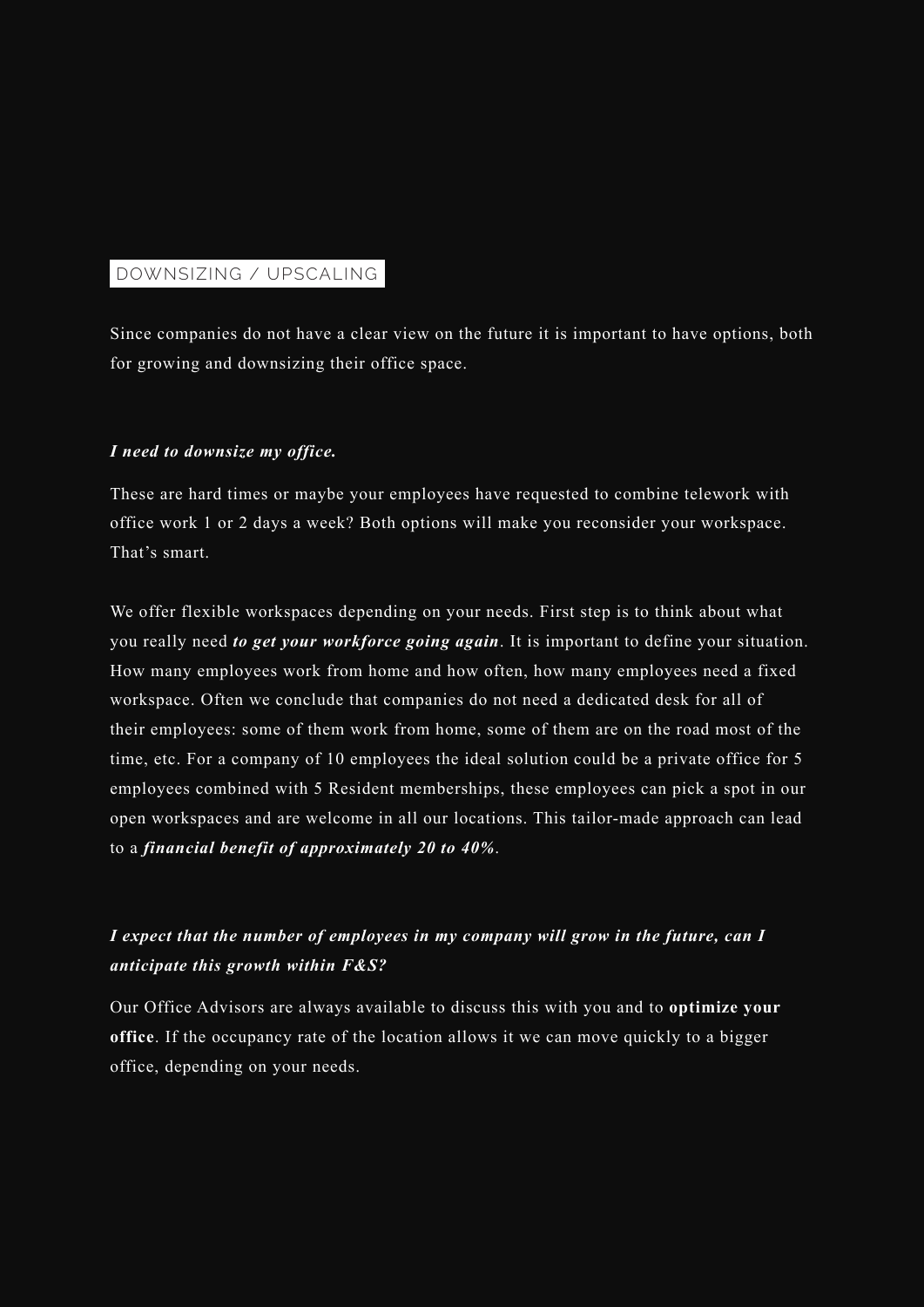#### MID-SIZED HQ + NETWORK OF REGIONAL TEAMS

Working from home is not ideal for everyone, but everybody agrees that working closer to home has a positive impact on productivity, the environment and the work-life balance.

## *Can I create a hub at F&S to make sure my employees do not have to travel everyday to the HQ and to offer them alternatives for working from home?*

Yes, it is possible to set up a private Suite for your team in our locations. Depending on how many employees and how many days a week they would like to work from F&S. As from a Resident Membership you employees can work in any F&S location, this allows them to work closer to home in a professional environment.

### PRO BUSINESS

Running an office is serious. We make sure all practical measurements are in place so our clients can focus - carefree - on their businesses.

## *We want to make more use of video conferencing. Are the meeting rooms at F&S equipped for this and can we safely use the rooms?*

Yes, our meeting rooms are equipped with video conferencing systems. Moreover we defined a Social Distancing Plan for our meeting rooms to guarantee a safe distance of 1,5 metres between the guests. Meeting rooms will be cleaned after each meeting.

#### *What safety measures will F&S take after COVID-19?*

To deal with COVID-19 we launched the **RELAY Program**. This means we do what is necessary to make your return to the workspace as safe and comfortable as possible. Every day we monitor the **health and safety measures** taken by the government. We'll make sure you don't have to worry about this so you can focus on running your business. Hand sanitizers and disinfectant soap are provided. You will find signage throughout the spaces to indicate safe distances and the safest route. Thanks to the new version of our app Fons Jr. you will be able to book meeting rooms and/or reserve your desk before coming to the office.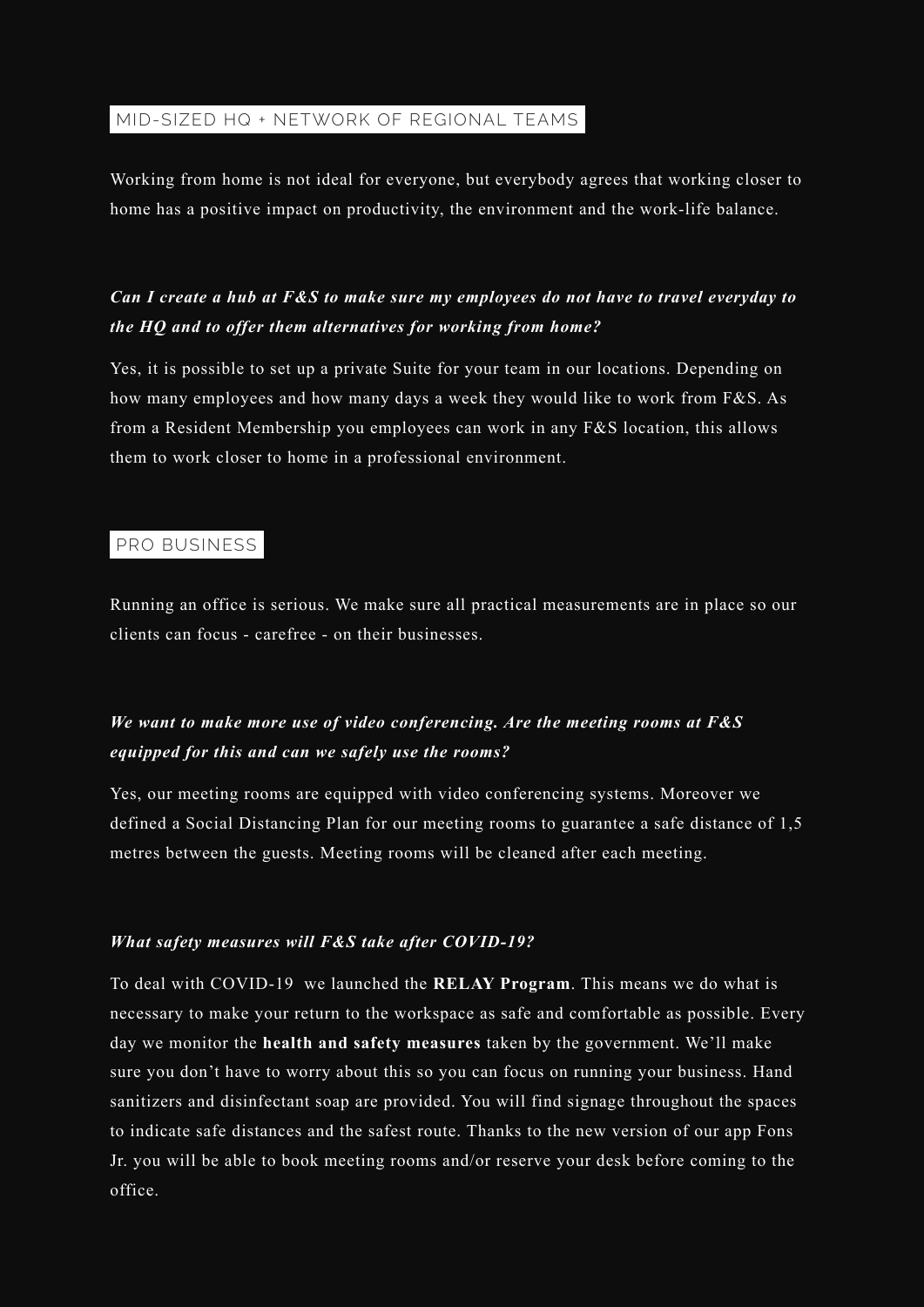## FINANCIAL

The COVID-19 outbreak has a significant financial impact on many businesses, it's important to manage costs, an optimized office solution plays an important role here.

#### *What is included in an F&S membership?*

Our memberships are **all-inclusive**, this means basic services such as energy consumption, services charges, taxes, insurance, front desk service and Internet are included. **Water, tea and coffee** are also included and each location has a **restaurant** on site. As from our Resident Membership you enjoy **premium services** such as fresh fruits, print service, postal service, meeting rooms and much more.

#### *So, my office becomes tax deductible?*

Yes, all our memberships are **100% tax deductible**. This reduces your taxable income and thereby reduces the tax liability.